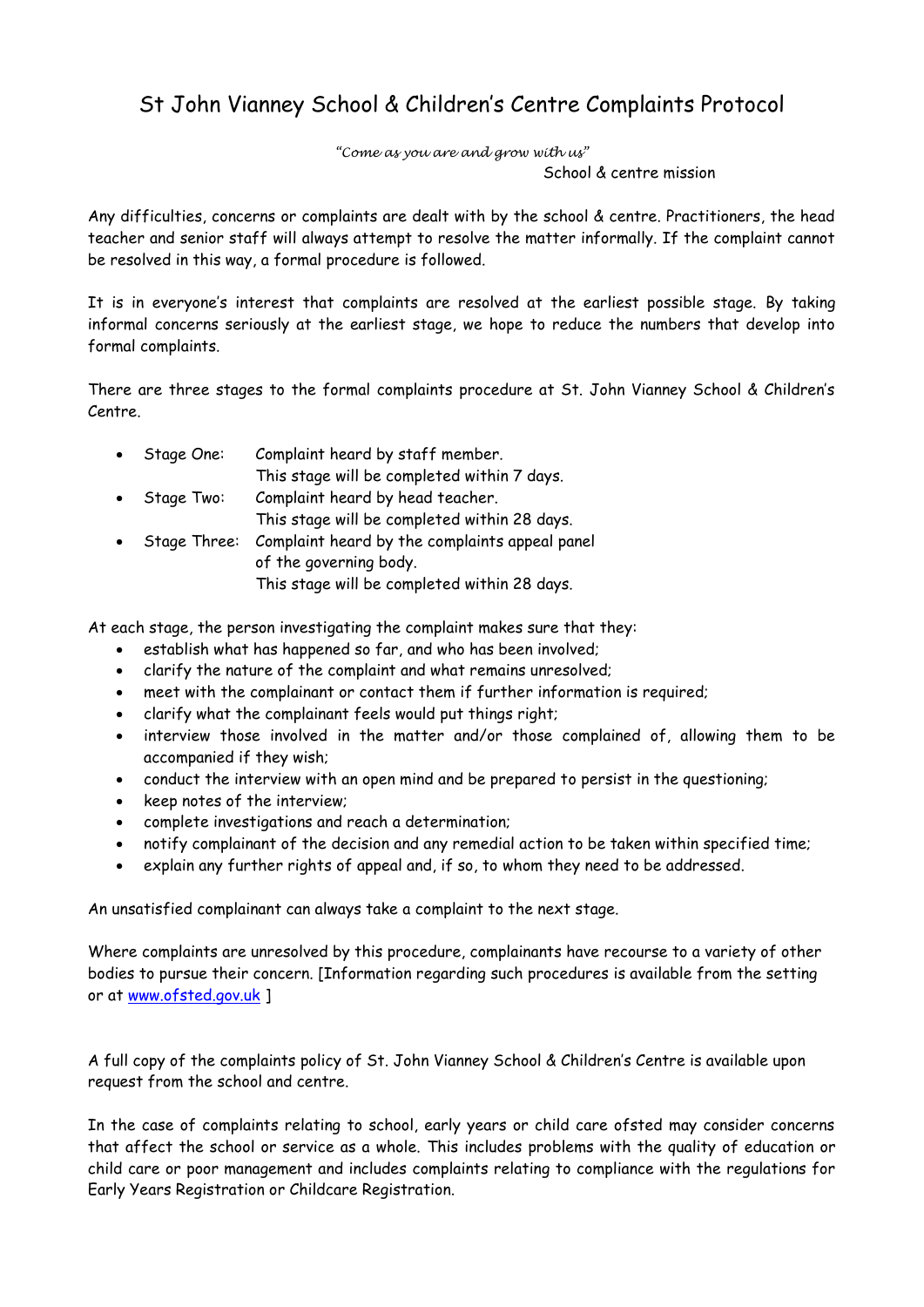To contact their helpdesk, which is open from 08.00 to 20.00, Monday to Friday,

- telephone 03001234234
- email [enquiries@ofsted.gov.uk](mailto:enquiries@ofsted.gov.uk)

To make a complaint, by post, write to:

Ofsted Piccadilly Gate Store Street Manchester M1 2WD